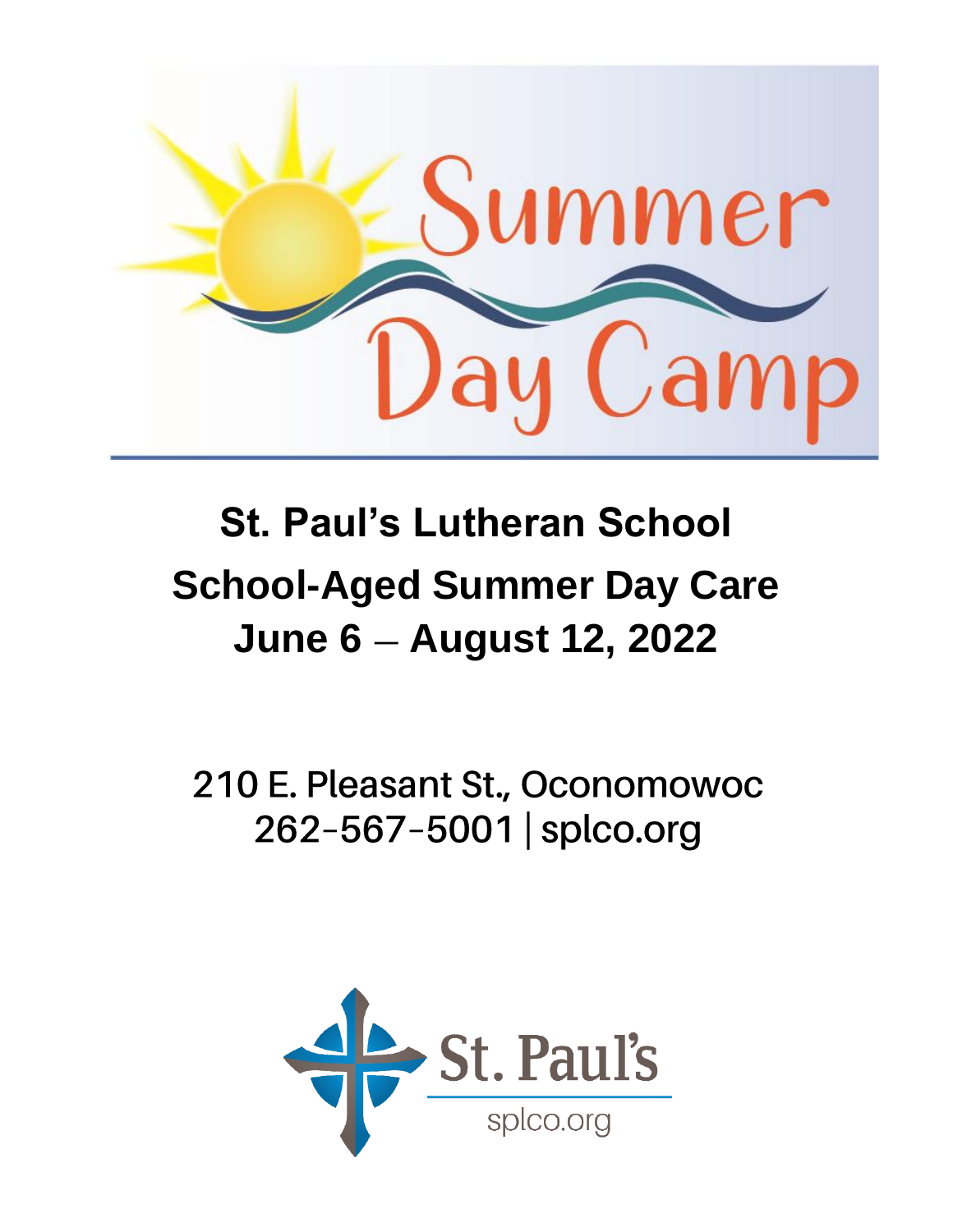**MISSION STATEMENT** St. Paul's Summer Day Camp mission is to provide caring and safe childcare for school-aged children by developing respectful, positive, Christ-centered relationships with children entering first grade through entering seventh grade.

**PURPOSE** St. Paul's Summer Camp has been established to offer care for school-aged children during the summer months. Our goal is to assist families through a Christ-centered summer program that provides quality care. We will offer spiritual, educational, and recreational activities.

**ELIGIBILITY** Children entering first grade - seventh grade.

**REGISTRATION** There is a \$25 non-refundable registration fee per child with a maximum fee of \$100 per family. Please indicate on the summer schedule form the days and times needed each week.

**FEES** The daily rate is \$50 per day. This rate includes snacks. There is a summer t-shirt fee of \$12 for all children registered for Summer Camp.

**PAYMENTS** Tuition is billed twice a month on the 10<sup>th</sup> and 25<sup>th</sup>. Tuition will be billed through TADS, our online financial management system.

**WHAT TO BRING DAILY** All children must wear tennis shoes and socks to school (no flip-flops please). All children should bring a reusable water bottle with their name on it. All children will have their own bin for the summer. Inside the bin they should keep the following labeled items: • Swimsuit • Water shoes or crocs • Towel • Extra clothes (pants, shirts, socks, underwear) • Sunscreen (Please apply first application each morning before drop off) \*Drinks will be provided with snacks.

# **HOURS OF OPERATION**

June 6-August 12\*\*

# *\*\* No care will be offered July 4 th through July 8th*

Hours - 7:00 am - 5:30 pm, based on need All children must be picked up by 5:30 pm. A late fee of \$2 per minute will be added for each minute after 5:30 pm.

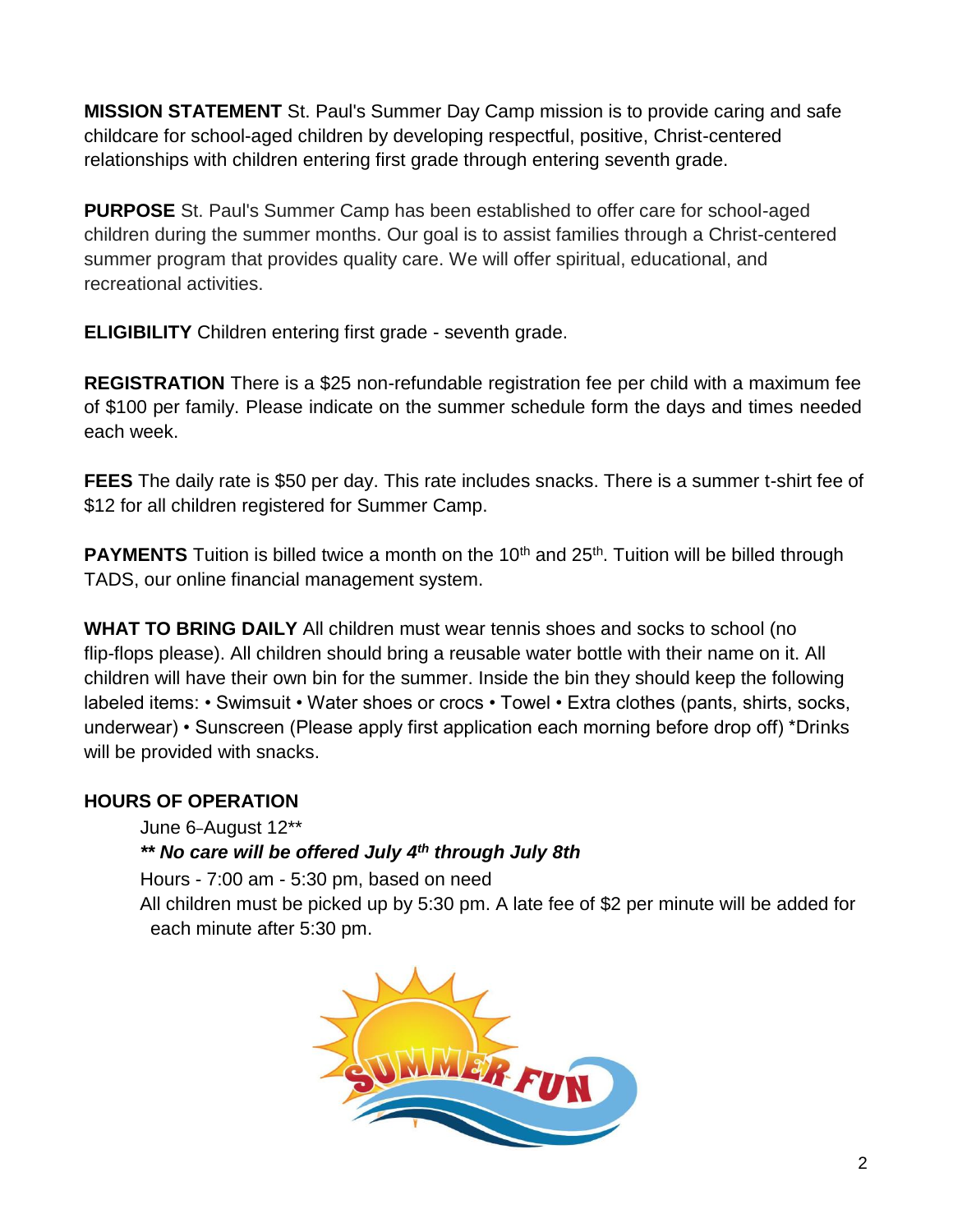#### **SAMPLE DAILY SCHEDULE**

| $7:00 - 8:00$ am           | Children arrive; breakfast if provided by parents; free play |
|----------------------------|--------------------------------------------------------------|
| $8:00 - 8:30$ am           | Staff choice of quiet activities                             |
| $8:30 - 9:00$ am           | Jesus/Bible time                                             |
| $9:00 - 10:00$ am          | Outside time                                                 |
| 10:00 - 10:15 am           | <b>Snack</b>                                                 |
| 10:15 - 11:30 am           | Daily project                                                |
| $11:30 - 12:00$ pm         | Free play                                                    |
| $12:00 - 12:30 \text{ pm}$ | Lunch                                                        |
| $12:30 - 1:00$ pm          | Reading time - quiet time                                    |
| $1:00 - 2:00$ pm           | Recreation - Introduction to a sport                         |
| $2:00 - 3:00$ pm           | Weekly theme activity                                        |
| $3:00 - 5:30$ pm           | Staff choice of activities                                   |

**Walking Field Trips** St. Paul's close proximity to many Oconomowoc recreational sites provides the opportunity for walking field trips. Parents are asked to sign a general walking permission slip that allows your child to be escorted to and from places including, but not limited to, Fowler Park, Imagination Station, Oconomowoc Public Library, City Beach, The Children's Play Gallery, Bender Beach, and downtown Oconomowoc businesses like Mullen's Ice Cream, Gelosi Gelato, Whelan's, and the Great Harvest Bread Company. Parents will receive a schedule of the coming week's walking field trip plan.

#### **THEMED WEEKS** may include

- Pirates and Buccaneers
- Jungle Safari
- Junior Chefs
- STEM/STEAM
- Under the Sea
- Camp Newton science
- Outdoor Adventure camping
- Disney Days
- Olympics
- Space Explorers
- Warrior Challenge
- And more!

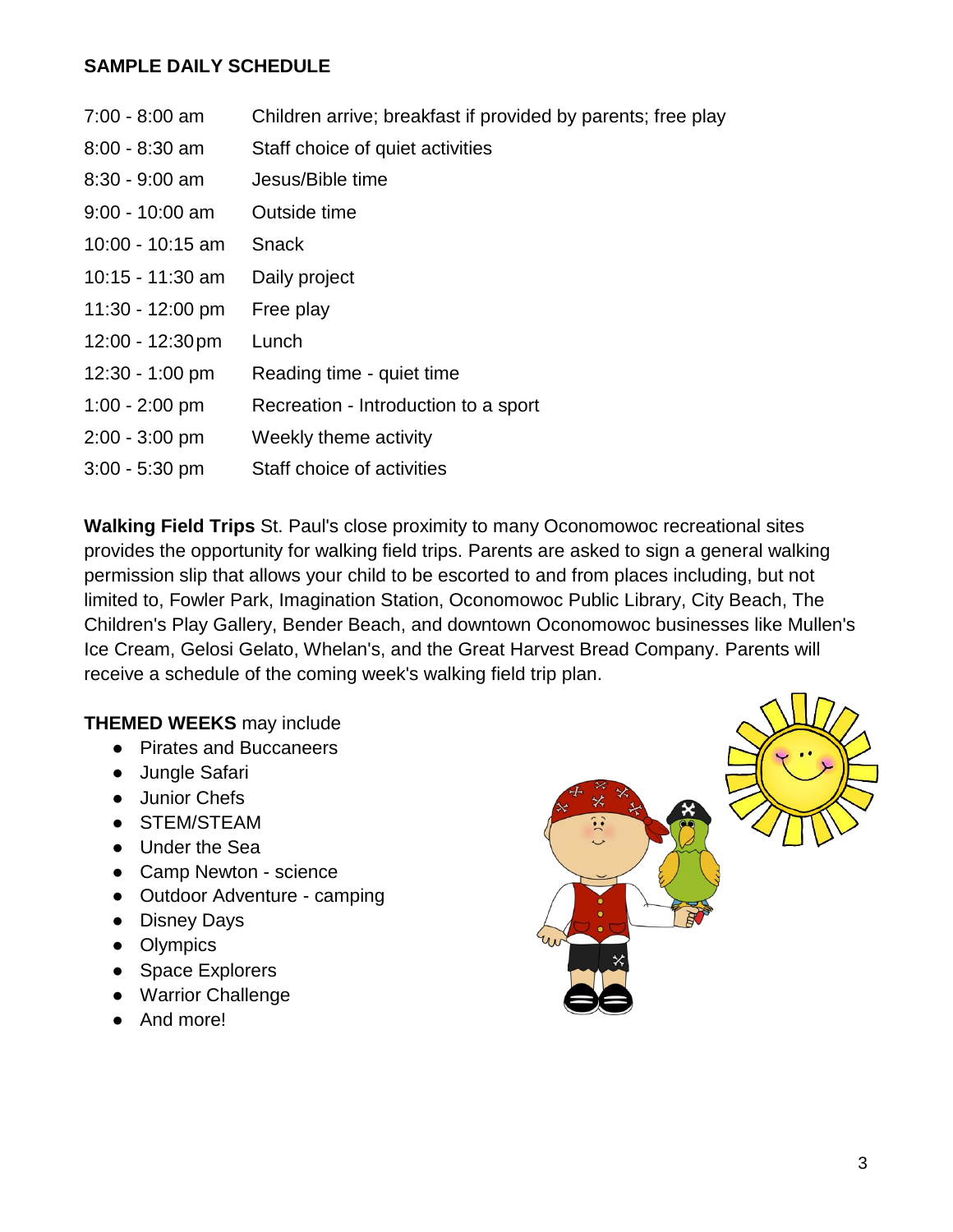**READING PROGRAM** We will offer reading programs throughout the summer and will tag along with the Oconomowoc Public Library's Summer Reading Program that will allow children to log their reading minutes on the library's tracking form and return to the library for rewards. Each student is encouraged to obtain their own public library card prior to the start of summer day camp.

**READING CHALLENGE** Student's reading time will be logged into an online reading challenge program. This reading program will be used to track your child's reading throughout the summer while at summer day camp and will provide activities to encourage reading. The children will chart their own progress and receive incentives along the way too!

**T-SHIRTS** We ask that students participating in the Summer Day Camp purchase a t-shirt that will be worn when we go on our walking field trips. This is to help us identify our students and keep close track of them. Fill out the form below and return with the registration forms. Your TADS account will be charged.



**Please indicate your child's summer t-shirt size.**

(\$12 will be charged to your account. NO checks please.) *Youth S | Youth M | Youth L | Youth XL | Adult S | Adult M | Adult L*

| Child's name | <b>Size</b> |
|--------------|-------------|
| Child's name | <b>Size</b> |
| Child's name | <b>Size</b> |

### **Please return to St. Paul's Lutheran School office by April 29, 2022**